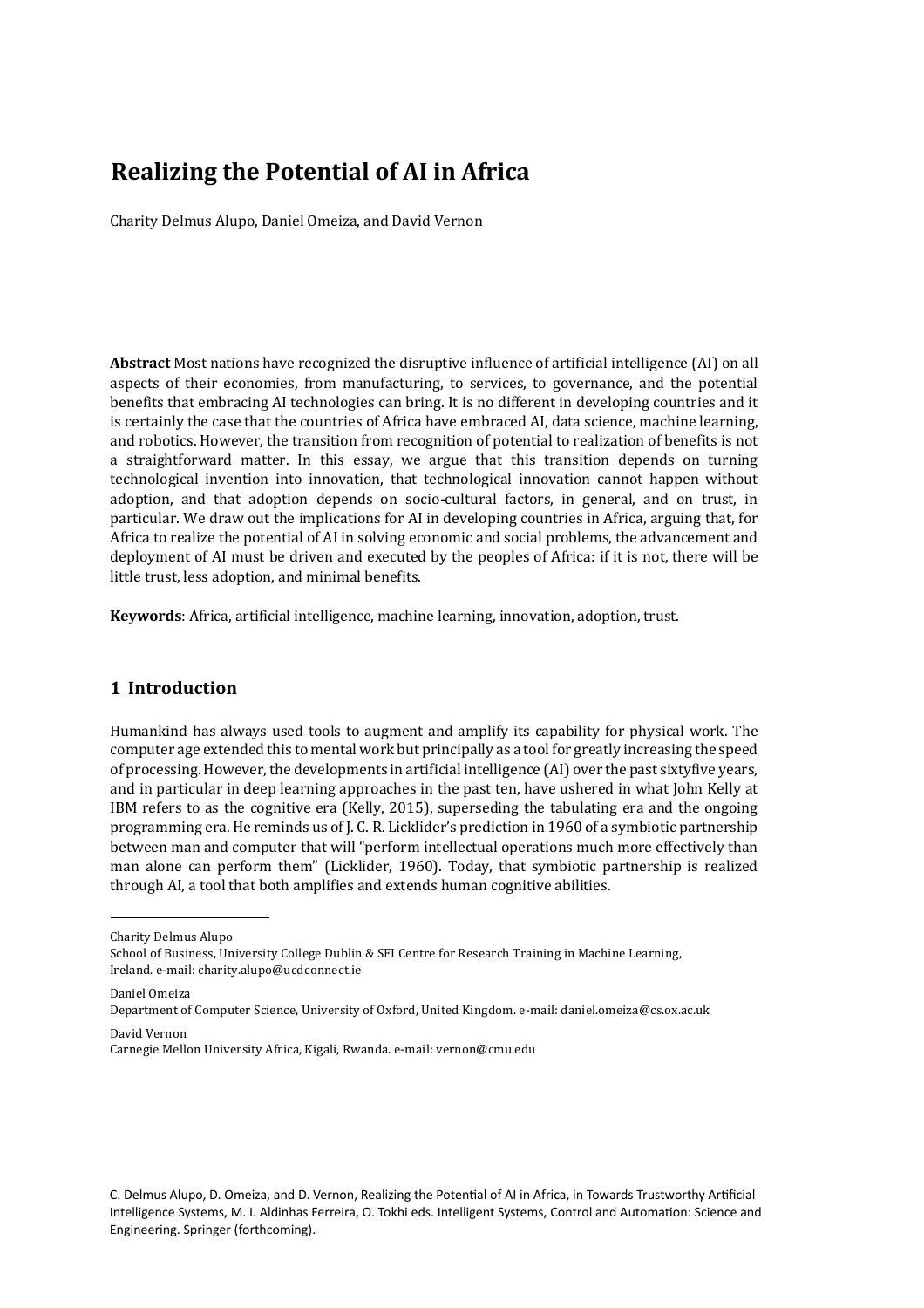While there is much debate about the ultimate destiny of that partnership and whether or not AI will prevail over humans after the technological singularity when the autonomous capabilities of AI exceed those of humans (Shanahan, 2015), there is far more discussion on a more practical level about how to harness AI for economic advantage and social development.

From an economic standpoint, AI forms the foundation of the so-called Fourth Industrial Revolution, Industry 4.0 (Schwab, 2021). Concerned about missing out on this revolution, countries and trading blocs around the world have prepared or are in the process of preparing AI strategies. Unsurprisingly, most of this activity occurs in developed economies, in the West, e.g. (AI EU, 2021), Middle East, e.g. (AI UAE, 2021), and the Far East, e.g. (AI Japan, 2021),<sup>1</sup> where governments and organizations in the public and private sector seek to ensure that they have both a continued competitive advantage in global trade while maintaining or improving the standard of living of their citizens in economic and societal terms. The scope of these strategies is extensive. It embraces the research and development necessary to advance even further the capability of AI in disciplines, ranging from data science, to machine learning, to cognitive robotics, and much else in between. It also embraces strategies for promoting innovation  $-$  entailing the widespread adoption of scientific breakthroughs and related engineering inventions in  $AI$  — and ensuring that this is done in a trustworthy, ethical manner (EUAI, 2021).

Amidst all this vigorous effort to investigate and exploit AI in developed countries, the relevance to developing countries is often neglected, except for a few cases where some agencies seek to assist developing countries, e.g. (FAIR Forward, 2021; Digital Africa, 2021), or initiatives taken in the developing countries themselves, e.g.(AI Rwanda, 2021). Consequently the special role that AI can play in supporting developing countries doesn't always receive the attention it merits (Vernon, 2019). This essay attempts to shift the spotlight and highlight the ways in which AI is relevant for developing countries, focusing specifically on Africa.<sup>2</sup> In this essay, we refer mainly to the countries in Sub-Saharan Africa, that is, East Africa, West Africa, and Southern Africa. In doing so, we highlight the factors that influence the success or failure of efforts to leverage the benefits that AI can provide. As we will see, it all turns on trust and the crucial difference between invention and innovation.

# **2 The Benefits of AI Depend on Adoption and Trust**

Rose (2010) distinguishes between creativity, invention, and innovation. Creativity can lead to the invention of a novel idea or artefact but innovation carries the creativity and inventions into wider use: the diffusion of that invention and its widespread adoption, leading to substantial social change in the practices of a community of people. He frames this succinctly in a formula: "innovation = invention + exploitation + diffusion", where the invention is commercially developed and exploited, and, significantly, adopted in a wider community of users.

Successful innovation also depends on infrastructure. Rose notes that infrastructure is the unnoticed precondition for technology innovation (Rose, 2010). There are two forms of infrastructure, the physical and the social. The physical infrastructure might include the availability of electrical power, communications networks, or internet connectivity, something that is taken for

<sup>&</sup>lt;sup>1</sup> For an overview of national AI policies and strategies globally, see (OECDAI, 2021).

<sup>&</sup>lt;sup>2</sup> Africa is a continent comprising fifty-four countries and many different cultures: it is not a homogeneous society and this needs to be borne in mind when speaking of "Africa". Indeed, the words of Horst Köhler, former President of Germany, in his speech on the impossibility of speaking of Africa sounds a cautionary note: "I would like, if I may, to clear up one misunderstanding right away: Horst Köhler is not an Africa expert ... the reality on the ground in Africa is so much more complex than written accounts suggest ... the more I learned about Africa, the more I realised how much there was still to learn" (Köhler, 2014).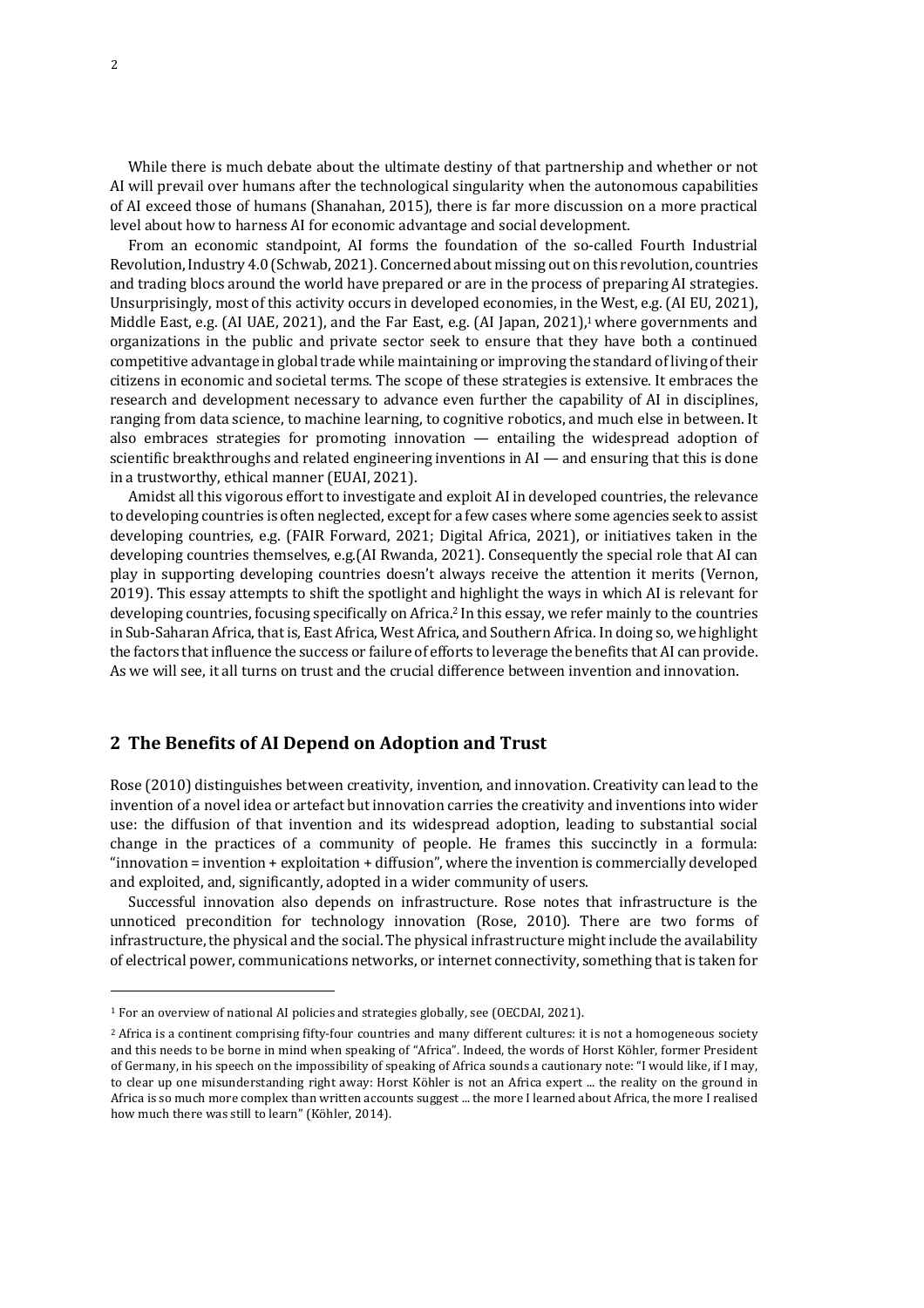granted in developed countries but which cannot always be assumed in developing countries. Of equal importance is the social infrastructure which includes the social conventions that govern people's behaviour and the practices they find acceptable and unacceptable. Social infrastructure heavily impacts on whether or not an invention is adopted and becomes an innovation that can yield benefits for the local community. Crucially, social infrastructure includes trust and people's sense of what is trustworthy.

Hofman et al. (2006) define trust as the expectation that a service will be provided or a commitment will be fulfilled , emphasizing the importance of *expectation* in their definition. Expectations, as they point out, depend on many things but, irrespective of what these expectations are, they are certainly grounded in the socio-cultural experience of those whose trust is required.

The importance of the cultural context in the evolution of trust is also emphasized by Lee and See (2004,) who define trust as "the attitude that an agent will help achieve an individuals goals in a situation characterized by uncertainty and vulnerability". They point out that there are many factors at play in the development of trust, including individual, organizational, and cultural context. They define culture as "a set of social norms and expectations that reflect shared educational and life experiences associated with national differences or distinct cohorts of workers". An awareness of these social norms and expectations, and the socio-cultural background from which they arise, is crucial to the development of trust in any new technology, including AIbased products and services, and by extension to their diffusion and adoption. For example, language as an important element of culture presents itself in multiple forms in Africa. There are about 1,500 to 2,000 officially recognised languages spoken across the 3,000 ethnic groups in Africa (One World Nations, 2019). One needs to be alert to the biases that might surface if developers from a primary region, language, or tribe created a loan allotment algorithm for the remainder of the continent. This is worthy of concern because such scenarios have played out badly in other continents. In the USA, AI algorithms have been used in predictive policing, labeling residents based on location, social economic status, and name, resulting in cases where African Americans have been profiled, even though no crime was ever committed, no criminal record existed, and there was no recent contact with law enforcement (Lum and Isaac, 2016).

Culture can be characterised in many ways. Hofstede identifies six dimensions in which an understanding of cultural issues should be addressed (Hofstede, 1980, 1991; Hofstede et al., 2010). Others highlight the different ways that cultures perceive time and space, noting that concepts of time in the West and in Africa differ significantly (Babalola and Alokan, 2013). Without wanting to fall into the trap of generalising across a multitude of cultures and ignoring ethnographic diversity, one can say that time in Africa has traditionally been tied to events, which may be regular or irregular, in contradistinction to the view in the West of time as continually moving from past, to present, to future. These factors have a bearing on how technology, generally, and information technology, powered by AI, in particular, can support an individual or a local community in Africa and whether or not that support, no matter how well intended, will be accepted, trusted, and adopted. Lack of trust can severely and negatively impact the adoption of these services and products, fatally undermining the achievement of the anticipated benefits: "Changes in the factors that affect users expectations will also impact users trust levels" (Hofman et al., 2006). Furthermore, AI brings its own special factors, *e.g.* explainability, transparency, lack of bias, all of which have their own influence on whether or not products and services that use AI will be trusted and adopted.

The consequence of this argument is that, if developing countries in Africa are to reap the rewards of adopting AI, innovation needs to be in the hands of those who understand the sociocultural factors that impact on trust, an understanding of which is essential for adoption and the realization of the benefits of the technological invention. In other words, as Michel Bézy puts it, it is imperative to "develop the African innovation market where new ICT solutions that are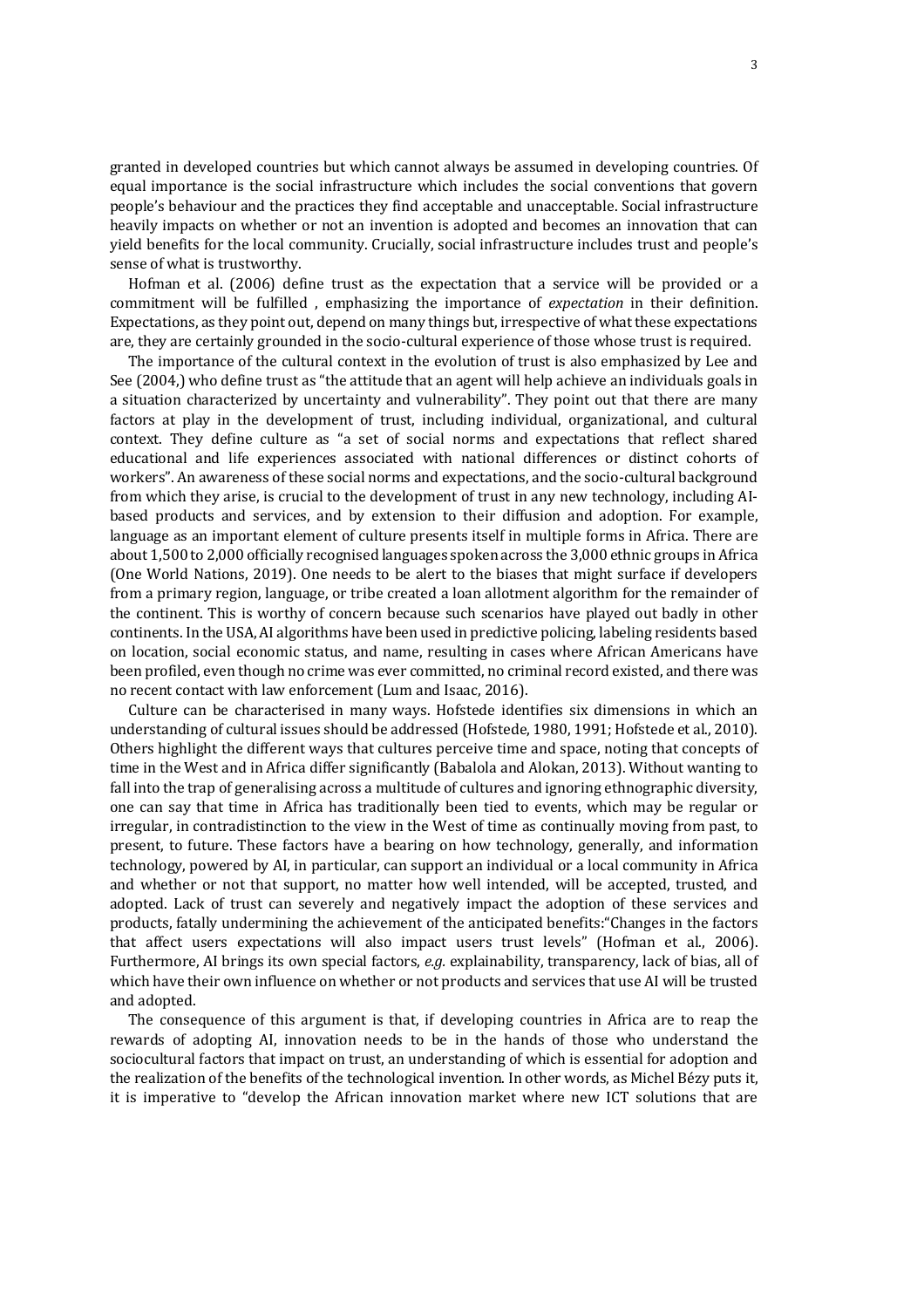adapted to Africa's environment and needs will be developed by Africans for Africa" (Bézy, 2021). In the following section, we will ground this argument by looking more closely at the importance of AI to Africa.

#### **3 AI in Africa**

AI is having an increasingly positive impact in Africa, in sectors such as energy, healthcare, agriculture, public services, and financial services (Novitske, 2018). It has the potential to drive economic growth, development, and democratization, reducing poverty, improving education, supporting healthcare delivery, increasing food production, improving the capacity of existing road infrastructure by increasing traffic flow, improving public services, and improving the quality of life of people with disabilities (Pillay and Access Partnership, 2018).

In the energy sector, AI and internet of things (IoT) technology have been pro-actively supported financially and adopted. Companies such as Engie (ENGIE, 2021), the French electricity provider, have funded several energy tech startups such as Fenix International (Fenix, 2021), Mobisol (Mobisol, 2021), PowerCorner (PowerCorner, 2021), and partnered with Equatorial Power (Equatorial Power, 2021), among others. Through pay-as-you-go energy products in Uganda, Zambia, Kenya, Tanzania, Rwanda, Nigeria, Benin, Ivory Coast, Côte d'Ivoire, and Mozambique, AI is being used to score users and predict demand, making the products more affordable and adaptable. For example, Fenix uses predictive analytics to extend energy services and products to those who previously lacked access. Because of solutions like these, more of the over 600 million people in Sub-Saharan Africa who lack electricity can now be connected (Quartz Africa, 2021). Initially targeting East Africa, the Electricity Growth and Use in Developing Economies Initiative (e-GUIDE, 2021) is using data analytics and deep learning, drawing on a broad base of historic consumption data and satellite imagery, with the goal of providing an open electricity consumption growth prediction service for individual businesses and residences. It is also using daily night-time illumination satellite imagery to provide wide-area, long-term estimates of grid stability across Sub-Saharan Africa.

In the healthcare sector, AI helps address the shortage of doctors through telemedicine and access to medical supplies through drone delivery (Besaw and Filitz, 2019). In Kenya and South Africa, Tambua Health is providing an AI-assisted handheld tool that uses deep learning algorithms to assess the health of the heart and lungs with minimal training and minimal wait-time (Tambua Health, 2021). The government of Rwanda recently announced plans to open a robotics cancer training centre (IRCAD, 2021b) in collaboration with a France-based research institute for digestive cancer (IRCAD, 2021a). This centre will offer laparoscopic training and R&D for minimally-invasive surgery. It has already recruited software developers and research engineers from local universities, leveraging graduate education in robotics and computer vision. In conjunction with the United Nations Development Programme, Rwanda has also recently deployed smart anti-epidemic robots in their successful fight against COVID-19 (UNDP, 2021). The use of drones in healthcare also has significant potential. For example, Silicon Valley-startup Zipline (Zipline, 2021) partnered with the Rwandan government to deliver more than 50 types of blood products to rural hospitals and clinics using custom-designed drones (Duan, 2018). The Zipline drones have a range of more than 100 kilometers and, as of 2018, 12,000 units of blood had been delivered on more than 6,000 flights. As soon as a drone leaves the launch catapult, it is fully autonomous (Ackerman and Koziol, 2019). More than 30 of its 100 employees are Rwandan. The authors of an IEEE Spectrum article sum up the Zipline operation up well: "In the distance, we can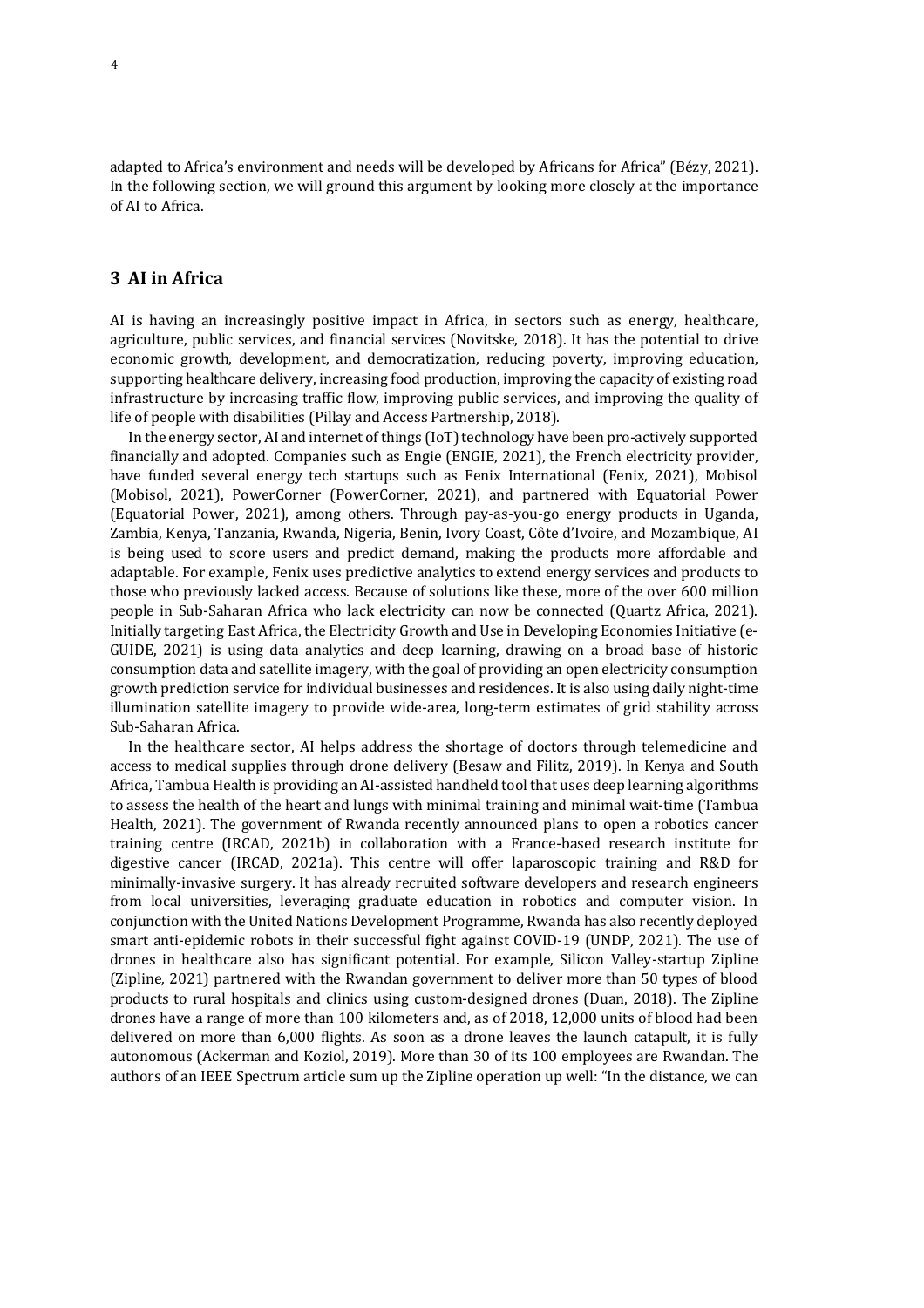hear the faint buzz of another Zip returning home after making its delivery of blood. Anywhere else on Earth, it would be futuristic. In rural Rwanda, it's just routine" (Ackerman and Koziol, 2019).<sup>3</sup>

In the agricultural sector, AI has the potential to improve productivity and efficiency at all stages of the value chain, allowing small-holder farmers to increase their income through higher crop yield and greater price control, detection and precision treatment of pests and diseases, monitoring soil condition and targeted deployment of fertilizer, creation of virtual cooperatives to aggregate crop yield, broker better prices, and exploit economies of scale. There are a few companies already deploying AI in agriculture. Gro Intelligence, for example, is an analytics company in Kenya which is filling a global gap in the world of agricultural data by deploying artificial intelligence systems for food security and climate stability solutions (Gro Intelligence, 2021). The startup recently closed an \$85 million Series B round.

Drone technology for precision agriculture  $-$  using targeted interventions that optimize the use of available resources to increase profitability and sustainability of agricultural operations  $(Gebbers and Adamchuk, 2010)$  — is a potential game-changer for the African continent, albeit one that requires a skilled workforce with competencies ranging from planning flight itineraries, operating GIS and data analysis software, interpreting data, and providing agronomic advice (AU-NEPAD, 2018). Their use is growing quickly in situations where crops are grown as a monoculture on large holdings and local companies, e.g. Charis (2021) in Rwanda, IAS (2021) and Aerobotics (2021) in South Africa, are now addressing the challenges of deployment for small-scale, multicrop farms. Significantly, this also opens up opportunities to develop systems that can automatically incorporate agronomic expertize to identify appropriate interventions based on realtime sensor data, e.g. soil moisture level, pH level, nitrate level, and temperature, exploiting IoT platforms (Badiane and Braun, 2019). Existing projects include the Third Eye project in Mozambique and Kenya using low-cost drones to provide advice to farmers on irrigation and when to apply fertilizer and sow seeds (Third Eye, 2021), resulting in an increase in crop production by 41%, a reduction of water use by 9%, and a 55% increase in water productivity (AU-NEPAD, 2018). Microsoft is working to apply its Farmbeats platform (Vasisht et al., 2017) in developing countries by lowering the high cost associated with dense deployment of sensors, exploiting sparsely distributed sensors and aerial imagery to generate precision maps, and using smart phones attached to hand-carried low-cost tethered helium balloons (Swamy et al., 2019).

Drones are also used for surveying elephants in Burkina Faso (Vermeulen et al., 2013), similarly as a tool to combat poaching of rhinos in South Africa (Mulero-Pázmány et al., 2014), and for humanitarian aid, e.g.. for detailed mapping and modelling flood risks in Dar es Salaam, Tanzania, Africa's fastest growing city where 70% of the people live in informal, unplanned settlements with inadequate infrastructure (Soesilo et al., 2016).

Evidently, the spirit of entrepreneurship and innovation in AI is flourishing in Africa. For example, Hepta Analytics, a startup by seven Carnegie Mellon University Africa graduates, specializes in helping local industry leverage the benefits of data science (Hepta Analytics, 2021). One of their products, Najua, focusses on using machine learning to make the web available in local African languages (Najua, 2021). However, progress can be inhibited for so-called "low-resourced" languages, *i.e.* languages for which few digital or computational data resources exist (Nekoto et al., 2020), because of the lack of sufficient training data. This is symptomatic of a problem that is endemic to almost all applications of machine learning in Africa: the paucity of data. Another Carnegie Mellon University Africa graduate heads a team of entrepreneurs deploying IoT technology on tea plantations in Uganda (InterConnectPoint, 2021). Ubenwa is a mobile app developed by a start-up in Nigeria. It uses AI to analyse acoustic signatures in newborn babies to

<sup>&</sup>lt;sup>3</sup> To see a Zipline drone drop blood packs to a clinic in rural Rwanda, see

http://www.vernon.eu/Zipline-blood-delivery-Rwanda.mp4 (time interval 0' 52" – 1' 22").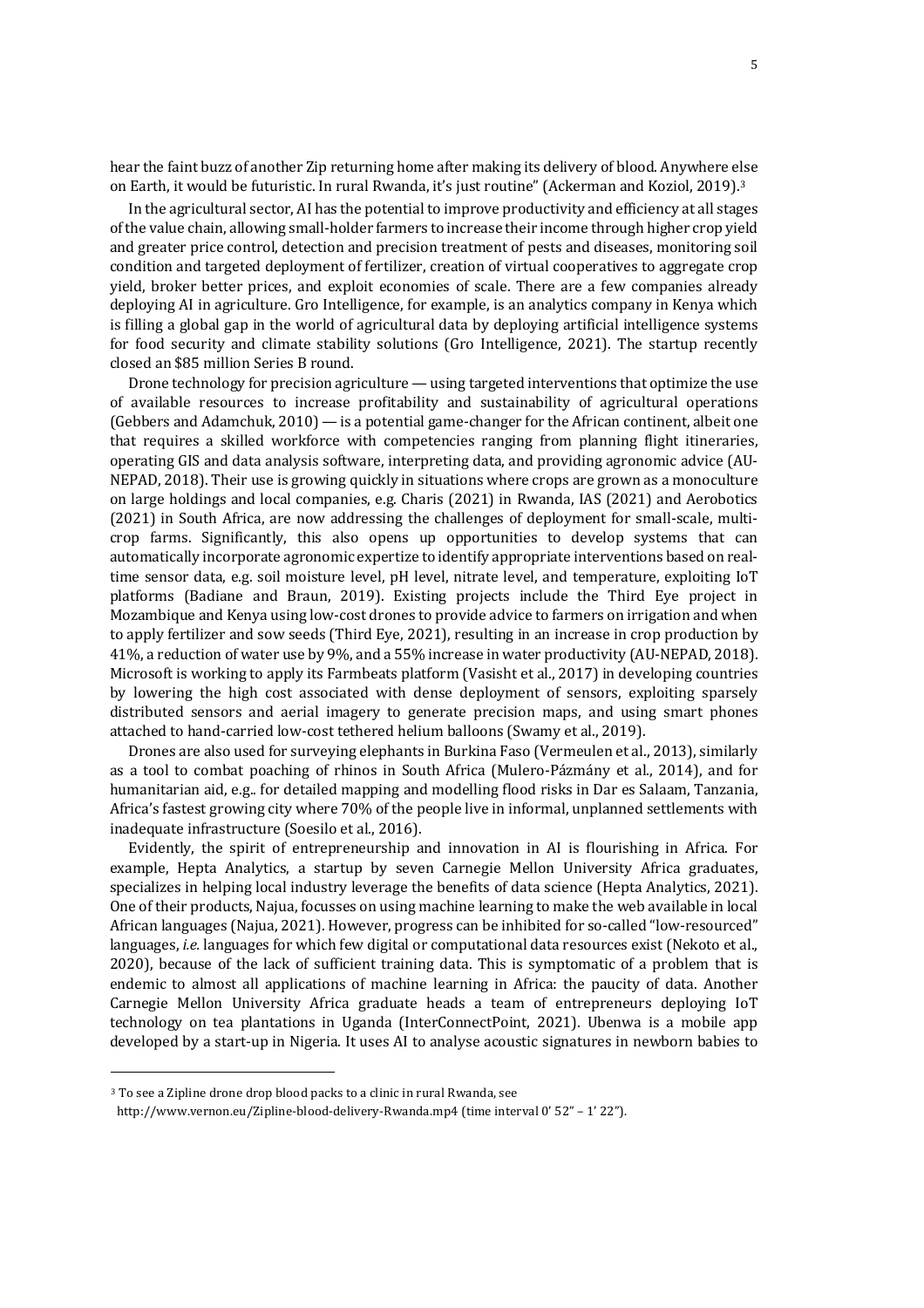detect early signs on perinatal asphyxia, a leading cause of neonatal disability and death. Given that many developing countries in Africa have an agrarian economy driven primarily by smallholder farmers, agriculture, as we have noted already, is a popular target for African tech entrepreneurs. For example, uLima is a smartphone app for farmers, agro-dealers, and others in the sector. It provides access to crop and livestock management information, weather and market price information, as well as customized crop and livestock calendars, all focused on improving farm productivity and the livelihoods of farmers and their families (uLima, 2021). Since most farmers in Africa are smallholders and don't have access to smartphone technology, other companies provide similar services using lower-tech feature phones (iCow, 2021).

#### **4** Accelerating the Exploitation and Adoption of AI in Africa

Despite the positive outlook presented above, widespread benefits of AI won't materialize without appropriate investment, education, and a legal framework to safeguard ethical research, development, and innovation (Novitske, 2018; Cisse, 2018) along with access to a deep pool of data that is relevant to Africa and initiatives to build trust (Pillay and Access Partnership, 2018). The crucial importance of ensuring sufficient representative data is available cannot be overstated. One study targeting machine translation of over thirty African languages showed that participatory research offer a potential scalable solution to this problem (Nekoto et al., 2020).

Support from foreign agencies can help, particularly where it is collaborative and well-targeted. One example is the strategic partnership with the Smart Africa alliance (Smart Africa, 2021) for a digitial Africa, supported by the German Federal Ministry for Economic Cooperation and Development (Digital Africa, 2021). This program aims to advance Africa's development through digital innovations. The FAIR Forward – Artificial Intelligence for All program (FAIR Forward, 2021), also funded by the German government, seeks to strengthen local technical know-how on AI in Africa and Asia. To date, they have formed partnerships with five countries, four in Africa (Ghana, Rwanda, South Africa, and Uganda), and the fifth with India. Other programs target the promotion of tech start-ups, e.g. the Make-IT Initiative (Make-IT, 2021) and Google Startups Accelerator Africa (Google Startup, 2021).

#### **5** The Downsides of AI

It's not all good news, though. The deployment of AI in developed countries can have a severe negative impact on developing countries due to the phenomenon known as premature deindustrialization (Rodrik, 2016; Kozul-Wright, 2016) which sees low-wage developing countries having fewer opportunities for industrialization before achieving income levels comparable to those in developed countries. Kenya, Nigeria, and South Africa, for example, are projected to have approximately 5.5%, 8.5%, and 12.5%, respectively, of their workforce displaced by automation (Manyika et al., 2017). A report by the Oxford Martin School at the University of Oxford and Citi summarizes the situation in Africa in stark terms (Frey et al., 2016):

"In most of sub-Saharan Africa, the manufacturing share of output has persistently declined over the past 25 years. The share of jobs in manufacturing is even smaller: just over 6% of all jobs. This figure barely changed over the course of the three decades leading up to 2008, while manufacturing employment in Asia grew from 11% to 16% over the same period."

Developing countries lose their competitive advantage in manufacturing due to the lower cost automation in developed countries and therefore miss out on the economic benefits that developed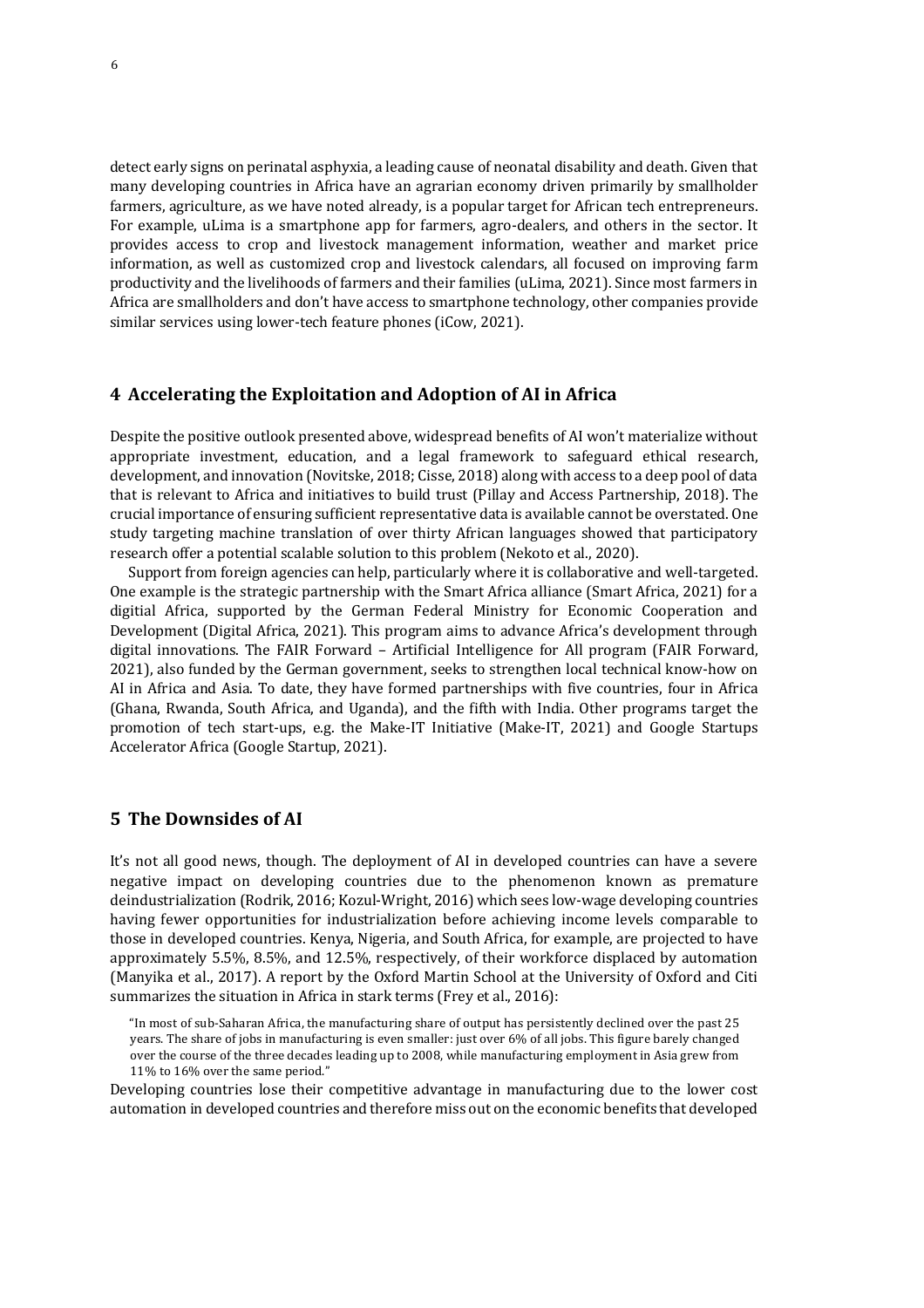countries enjoyed as their workforces moved from low-value work to manufacturing before progressing to a post-industrial service economy. Consequently, developing countries are increasingly likely not to have the opportunity for rapid economic growth by shifting workers from farms to factory jobs because (a) automation undermines the labour cost advantage and  $(b)$ developments in robotics and additive manufacturing allow companies in advanced economies to locate production closer to domestic markets in automated factories, allowing this work to be moved closer to home in the developed countries.

AI and robotics can help offset this trend, at least to some extent (Kozul-Wright, 2016). This growing concern about premature deindustrialization in emerging and developing countries will require new growth models: "because skilled jobs are substantially less susceptible to automation, the best hope for developing and emerging economies alike is to upskill their workforce" (Frey et al., 2016).

It is also important to keep in mind that AI can be used for negative purposes, either intentionally or unintentionally, e.g., by fomenting religious, ethnic, social, and political divisions through deep fake misinformation (Besaw and Filitz, 2019), the lack of democratization in AI, including implicit and explicit bias in the data that are used to train the AI models.

For concrete examples of this danger, consider the following. Buolamwini et al.'s (Buolamwini and Gebru, 2018) evaluation of bias in automated facial analysis algorithms and datasets with respect to phenotypic subgroups showed an uneven distribution of skin colors in datasets. The datasets were overwhelmingly composed of lighter-skinned subjects with 79.6% for IJB-A and 86.2% for Adience. Upon the evaluation of three commercial gender classification systems (Microsoft, IBM, and Face++) using a corrected and representative dataset, results showed that darker-skinned females are the most mis-classified group with error rates of up to 34.7%. The maximum error rate for lighter-skinned males was 0.8%.

Wilson et al. (2019) showed that object detection systems like those used in autonomous vehicles had uniformly poorer accuracy (5% less accurate) when detecting pedestrians with darker skin types. This is a serious issue for autonomous driving in Africa. Unfair decisions have also been experienced in search engines. Search algorithms (e.g. Google) have also been noted in (Noble, 2018) for reproducing and reinforcing social stereotyping and racism among the minority groups.

COMPAS is a proprietary tool used to assess the probability of recidivism (Brennan and Dieterich, 2018). However, there are concerns about COMPAS being discriminatory (Hamilton, 2019). Larson et al. (2016) disclosed that the COMPAS algorithm produces recidivism risk assessments that are attributed with higher false positive rate and much lower false negative rates for darker-skinned defendants compared to light-skinned defendants.

These instances have negative impact on the perception of trust and confidence of Africans, which in turn, affect the adoption of such technologies especially when they are not developed locally.

Despite all these potential downsides, AI still comes with promising advantages. In the guise of digital forensics and cybersecurity, it assists in identifying misinformation. It also assists in healthcare administration, business, and education. As we saw in Section 3, and as we will see in the next section, Africa can harness the many upsides of AI, especially through education.

# **6 AI Education in Africa Is the Key to Progress**

In Section 2, we argued that Africa must participate in building and deploying its own AI if there is to be trust, adoption, and consequent benefits. In turn, this meaningful exploitation of AI requires a skilled workforce and the demand for AI engineers will increase significantly (Pillay and Access Partnership, 2018). The challenge for the education system in Africa — at every level, from primary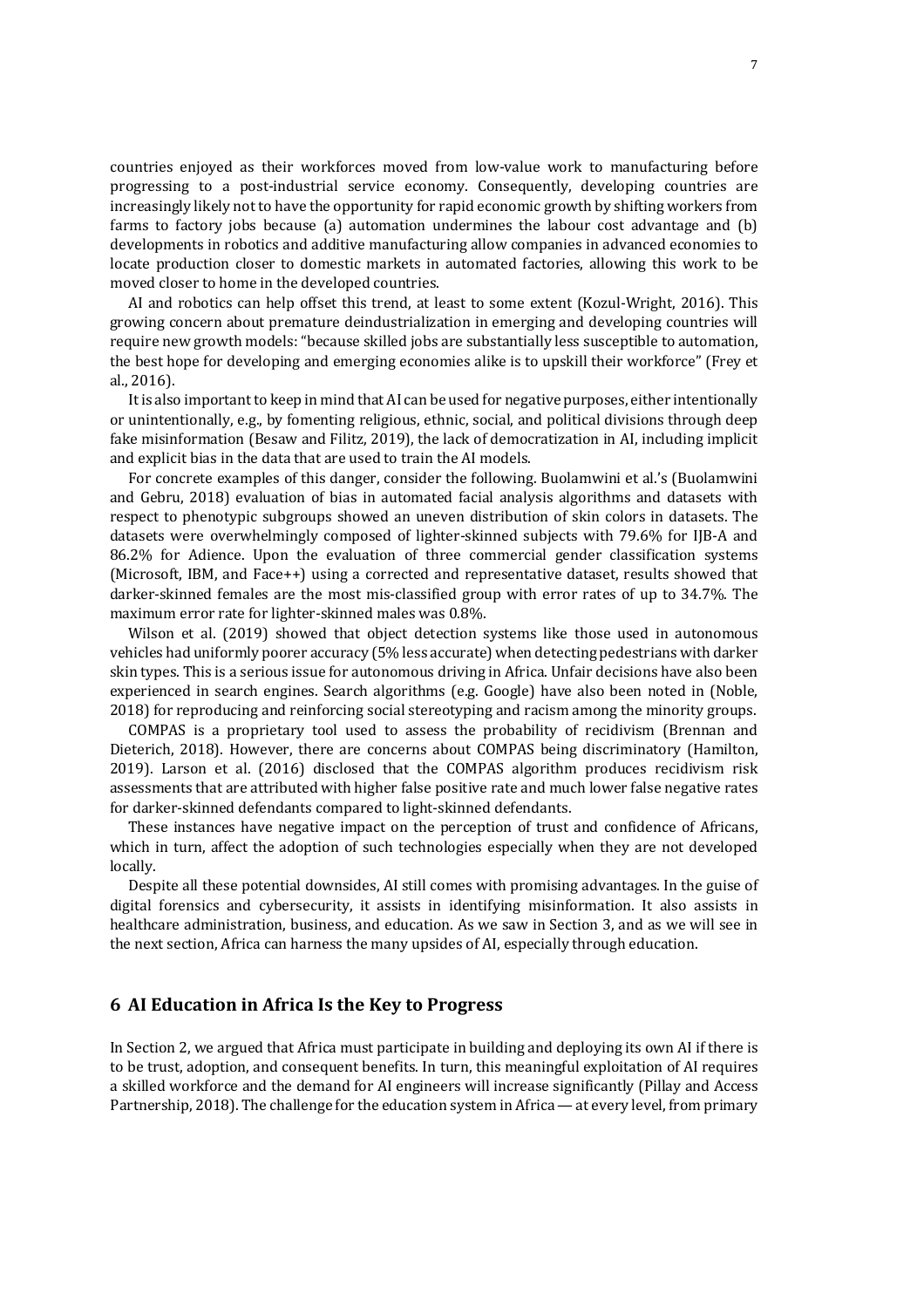to third level and beyond  $-$  is to adapt to the new needs for Industry 4.0 by focusing in primary and secondary education on science, technology, engineering, and mathematics (STEM) subjects (Banga and te Velde, 2018a,b), and in third- and fourth-level education on imparting the requisite skills that will allow graduates to adapt quickly to the evolving AI landscape (Badiane and Braun, 2019).

There is evidence that this is happening. For example, with sponsorship from Google and Facebook, the African Institute of Mathematical Sciences (AIMS, 2021) launched a Master of Machine Intelligence in Kigali, Rwanda, in 2018 (Cisse, 2018; AIMMI, 2021). With the backing of the Government of Rwanda, Carnegie Mellon University Africa offers two Masters programs, one in in Electrical and Computer Engineering and one in Information Technology, both targeting key skills in AI, machine learning, data science, software engineering, cyber-security, telecommunications, and energy systems (CMU-Africa, 2021), with a dedicated Master program in Engineering AI in the pipeline. With the support of over US\$10 million from the African Development Bank, the Rwandan Development Board completed the construction of a new campus for CMU-Africa in 2019 as part of Kigali Innovation City (KIC) (Badiane and Braun, 2019). Google opened an AI Research Lab in Accra, Ghana, in 2018; and the Deep Learning Indaba summer schools (Indaba, 2021) attract more applicants than they can accept from almost half the countries in Africa (Cisse, 2018). When the constraints of the Covid-19 pandemic meant that they could not hold these summer schools, the organizers, still committed to their mission to "strengthen African machine learning and artificial intelligence", launched instead a program of AI4D innovation grants (IndabaX, 2021). The successful annual IBRO-SIMONS Computational Neuroscience Imbizo4also had to be suspended during the pandemic but will be held again in 2022 (IBRO-SIMONS, 2021).

The signs are positive at secondary and primary level too. For example, 42 teams from 18 countries in Africa attended the fourth edition of the Pan-African Robotics Competition (PARC) in Ghana in 2019 (PARC, 2019). In 2018, senior students at the Massachusetts Institute of Technology helped organize a three-week robotics camp focusing on agriculture, bringing together more than 40 students aged between 14 years to 17 years (18 boys and 22 girls) drawn from 20 schools in Rwanda (MIT, 2021). Fundi Bots (Fundi Bots, 2021) in Uganda provides classes in robotics, and has already reached 10,000 children in an effort to encourage them to learn STEM subjects in a fun, interactive, and practical manner. In addition to that, they launched a special program, Fundi Girls to increase the significant under-representation of girls and young women in STEM education. Start-up companies such as the Children's Creativity Lab (Creativity, 2021) in Rwanda are also looking to cater for younger children.

The plenary talk by Ayorkor Korsah, Ashesi University, Ghana, at ICRA 2015 on robotics in education in Africa (Korsah, 2021) highlighted the relevance of robotics to Africa. She surveyed the various activities in promoting robotics in, e.g., Ghana, Kenya, South Africa, and Egypt, and emphasized the need to find ways to empower young Africans to provide robotics solutions to African problems.

The availability of a good education is not enough, however: that education must also be accessible. Regrettably, most young Africans cannot afford the high cost of education and it falls to governments to put in place free or reasonable-cost education and scholarships. Again, there is growing evidence that this is beginning to happen. For example, the Government of Rwanda provides the financial backing to reduce the costs of the CMU-Africa Masters programs to place them within the reach of students across Africa, with additional scholarships provided by, for example, Mastercard Foundation (2021), Smart Africa Smart Africa (2021), and the Mandela Institute for Development Studies (MINDS, 2021), helping to bridge the remaining shortfall in

<sup>&</sup>lt;sup>4</sup> *Imbizo* is a Xhosa word meaning "a gathering to share knowledge" (IBRO-SIMONS, 2021).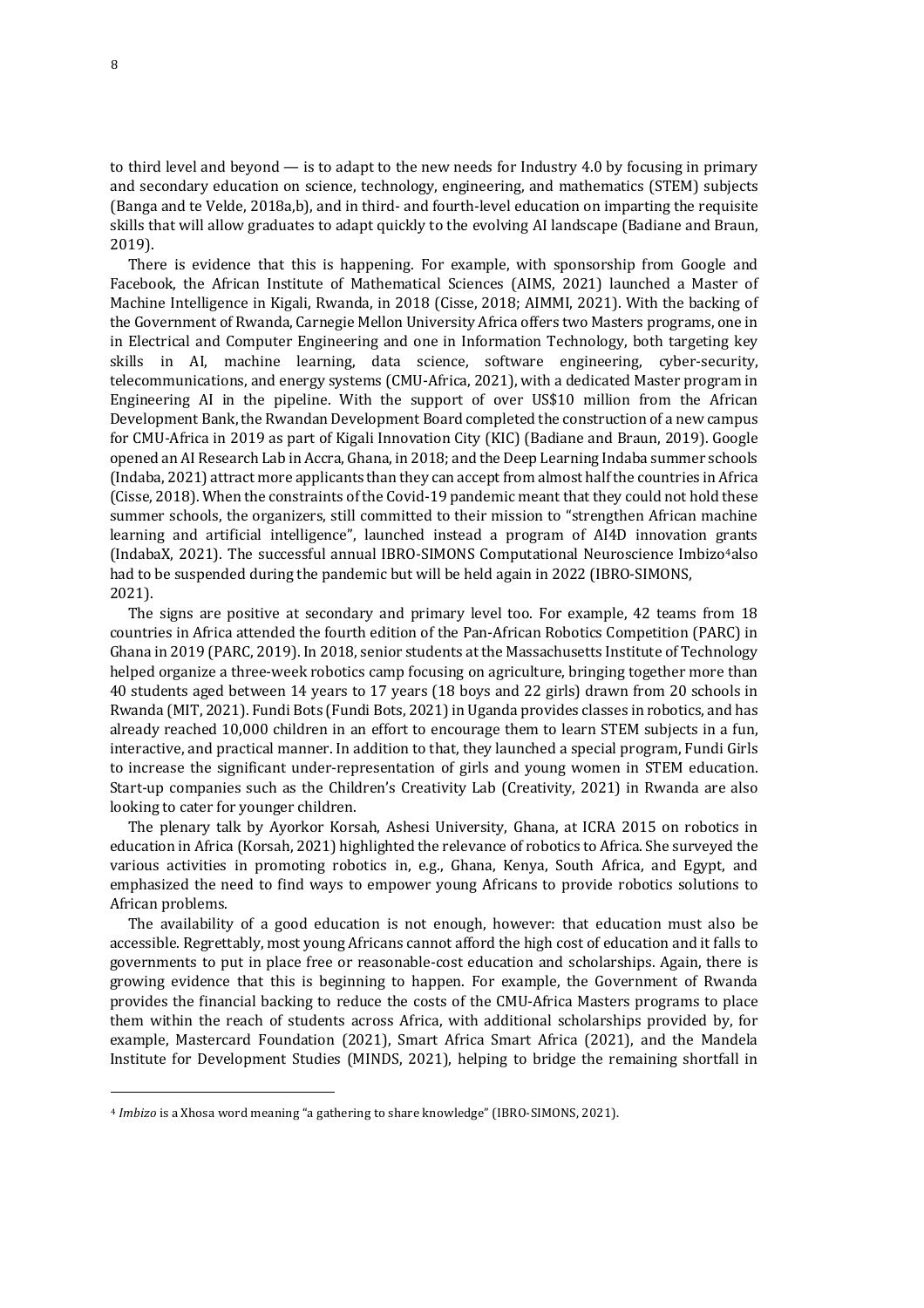required funding. With the backing of Google and Facebook, the AIMS African Master of Machine Intelligence is fully funded (AIMMI, 2021).

In a testimony to the drive and motivation to engage with AI in Africa, young Africans are taking matters of education in AI into their own hands. For example, young women and men meet every week to teach each other the latest techniques in AI, machine learning, and data science under the guise of AI Saturdays Lagos in Nigeria (AI Saturdays, 2021). Some of these young people are students, others are budding entrepreneurs, while others are waiting (usually successfully) to be admitted to a Ph.D. program abroad, with the clear intention of returning to take up where they left off after they have gained the extra knowledge and know-how that will enable them to help transform the educational and technological landscape in Africa. This will foster the design and deployment of trustworthy AI technologies by Africans for Africans.

# **7 Conclusions**

There are many factors that need to be addressed to achieve the benefits of AI in Africa, but success hinges not on enabling Africa, but on facilitating Africa's nascent efforts to enable itself. As Moustapha Ciss'e, head of the Google AI Centre in Ghana, states, "Fewer African AI researchers and engineers means fewer opportunities to use AI to improve the lives of Africans" (Cisse, 2018).

In that context, it is important to keep in mind that the relevance of AI to Africa is not just to exploit it for social and economic development. There are several reasons why Africa can also play an important role in advancing the discipline of AI. For example, the elimination of bias and implicit discrimination in AI algorithms can be addressed in many ways. One of these is to increase the diversity of AI developers by growing the number of AI researchers and innovators in Africa.

So, how can the global AI community play its part in facilitating Africa's effort to enable itself? Greater attention can be paid to ensuring training sets for machine learning algorithms are available and that they are not biased and reflect the social, cultural, and ethnographic reality of African people, including the wide diversity of local languages. National and international research programs can allow African researchers to participate in collaborative research projects and provide funding for marginal costs. Educators can take sabbatical leave to teach in African universities. Researchers can do the same. Authors and instructors linked with online courses, such as the ones that AI Saturdays Lagos use to bootstrap their education, can give targeted guest lectures, either in person or remotely. GPU cloud providers can make their platforms accessible free of charge. Universities can greatly increase the opportunities for young aspiring researchers and developers to pursue fully-funded Masters and Ph.D. degrees in AI, machine learning, robotics, data science, and cybersecurity. All of this will help bright, ambitious, innovative African people to play their pivotal role in Africa's continuing efforts to embrace trustworthy AI, leading to the creation and adoption of African solutions to African problems.

#### **Acknowledgements**

The ideas and arguments put forward in this chapter can be traced to many sources. However, they were heavily influenced by our collective experience at Carnegie Mellon University Africa, Kigali, Rwanda. We would like to thank everyone there for making it such a special place to learn and teach. Daniel Omeiza gratefully acknowledges support by the UK's Engineering and Physical Sciences Research Council (EPSRC) through project RoboTIPS: Developing Responsible Robots for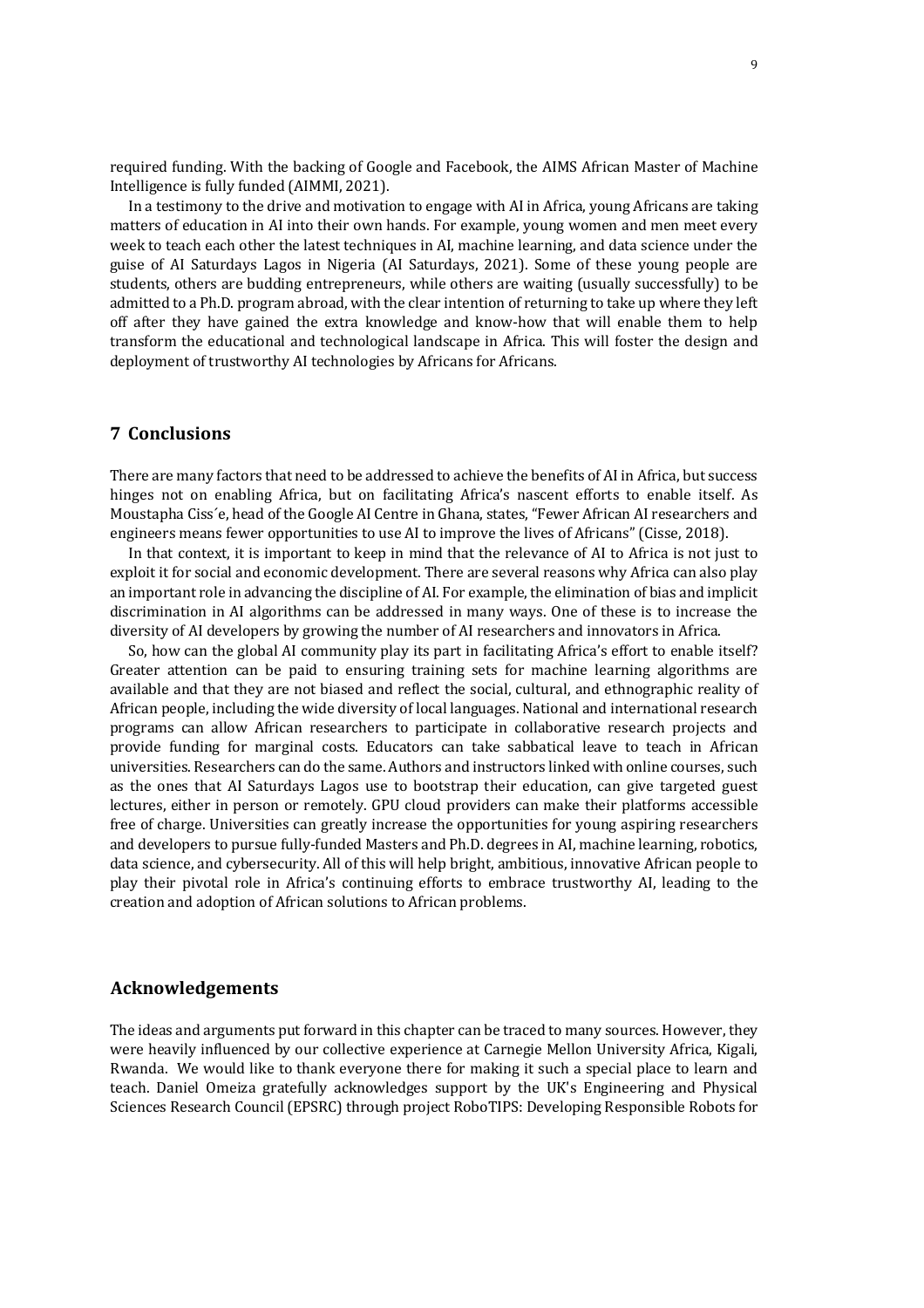the Digital Economy, grant reference EP/S005099/1. Charity Delmus Alupo gratefully acknowledges support by Science Foundation Ireland through the SFI Centre for Research Training in Machine Learning, grant reference 18/CRT/6183.

# **References**

Ackerman E, Koziol M (2019) The blood is here: Zipline's medical delivery drones are changing the game in Rwanda. IEEE Spectrum  $56(5)$ :24-31

Aerobotics (2021) URL https://www.aerobotics.com/press

- AI EU (2021) European Commission white paper on artificial intelligence a European approach to excellence and trust. URL https://ec.europa.eu/info/sites/info/files/commissionwhitepaper-artificial-intelligence-feb2020 en.pdf
- AI Japan (2021) OECD AI in Japan. URL https://oecd.ai/dashboards/countries/Japan
- AI Rwanda (2021) The Future Society Development of Rwanda's National Artificial Intelligence Policy. URL https://thefuturesociety.org/2020/08/31/development-ofrwandasnational-artificial-intelligence-policy/
- AI Saturdays (2021) Lagos. Tech. rep., URL http://www.aisaturdayslagos.com/index.html
- AI UAE (2021) Artificial intelligence strategy 2031. URL http://www.uaeai.ae/en/
- AIMMI (2021) African Institute for Mathematical Sciences (AIMS) Master's in Machine Intelligence. URL https://aimsammi.org/
- AIMS (2021) The african institute for mathematical sciences. URL https://aims.ac.rw/
- AU-NEPAD (2018) Drones on the horizon transforming Africa's agriculture. Tech. rep., The African Union and NEPAD, High-Level African Pandel on Emerging Technologies
- Babalola SF, Alokan OA (2013) African concept of time, a socio-cultural reality in the process of change. Journal of Education and Practice  $4(7)$ :143-147
- Badiane O, Braun Jv (2019) Byte by byte: Policy innovation for transforming Africa's food system with digital technologies. Tech. rep., Malabo Montpelier Panel
- Banga K, te Velde DW (2018a) Digitalisation and the future of African manufacturing. Tech. rep., Supporting Economic Transformation
- Banga K, te Velde DW (2018b) Digitalisation and the future of African manufacturing: Briefing paper. Tech. rep., Supporting Economic Transformation
- Besaw C, Filitz J (2019) AI & global governance: AI in Africa is a double-edged sword. Tech. rep., United Nations University, URL https://cpr.unu.edu/ai-in-africa-is-a-doubleedged-sword.html
- Bézy (2021) African Oye. URL http://brel54.blogspot.com/
- Brennan T, Dieterich W (2018) Correctional offender management profiles for alternative sanctions (COMPAS). Handbook of Recidivism Risk/Needs Assessment Tools (2018) 49
- Buolamwini J, Gebru T (2018) Gender shades: Intersectional accuracy disparities in commercial
- gender classification. In: Conference on fairness, accountability and transparency, pp 77-91
- Charis (2021) Charis unmanned aerial solutions. URL https://charisuas.com/
- Cisse M (2018) Look to Africa to advance artificial intelligence. Nature 562:461
- CMU-Africa (2021) Carnegie Mellon University Africa Masters Programs in Electrical and Computer Engineering and in Information Technology. URL
	- https://www.africa.engineering.cmu.edu
- Creativity (2021) Children's Creativity Lab. URL http://creativity.rw/robotics
- Digital Africa (2021) Smart africa alliance for a digital Africa. URL
	- https://toolkitdigitalisierung.de/en/smart-africa-eine-allianz-fuer-ein-digitales-afrika/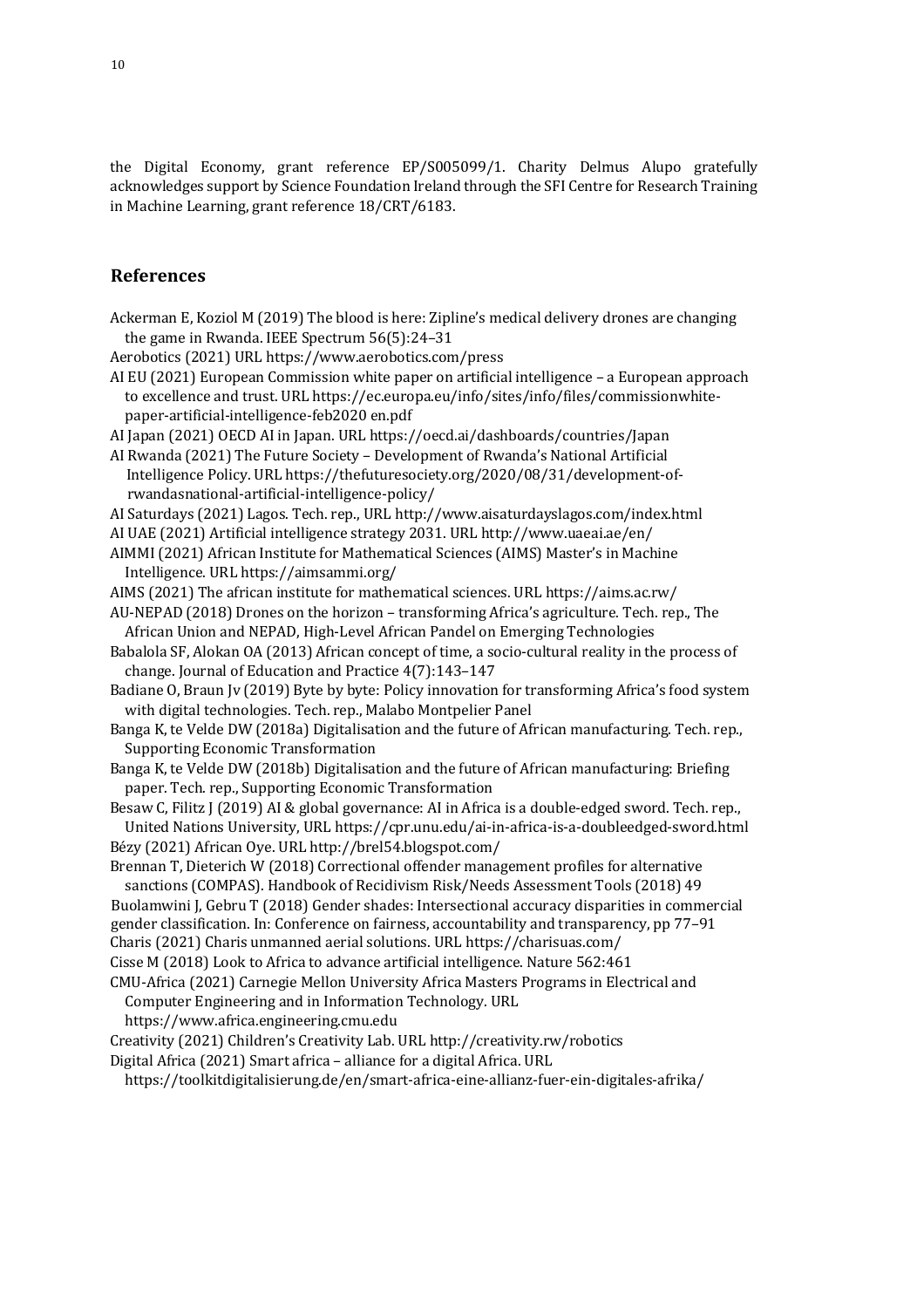Duan N (2018) On-demand medical drone delivery. Stanford Social Innovation Review 16(4):6–7

- e-GUIDE (2021) Electricity growth and use in developing economies. URL https://eguide.io/
- ENGIE (2021) URL https://www.engie.com/en
- Equatorial Power (2021) URL http://equatorial-power.com/
- EUAI (2021) European Commission ethics guidelines for trustworthy AI.
- URL https://ec.europa.eu/futurium/en/ai-alliance-consultation
- FAIR Forward (2021) Artificial intelligence forall.
- URL https://toolkitdigitalisierung.de/en/fair-forward/
- Fenix (2021) URL https://www.fenixintl.com/
- Frey C, Osborne M, Holmes C, Rahbari E, Curmi E, Garlick R, Chua J, Friedlander G, Chalif P,
- McDonald G, Wilkie M  $(2016)$  Technology at work v2.0: The future is not what it used to be.
- White paper, Oxford Martin School, University of Oxford, and Citigroup
- Fundi Bots (2021) URL https://fundibots.org/fundi-bots-classes/
- Gebbers R, Adamchuk VI (2010) Precision agriculture and food security. Science 327
- Google Startup (2021) Google startup acceleratorsAfrica.
- URL developers.google.com/community/accelerators
- Gro Intelligence (2021) URL https://gro-intelligence.com/
- Hamilton M (2019) The sexist algorithm. Behavioral Sciences & the Law 37(2):145-157
- Hepta Analytics (2021) URL www.heptanalytics.com/
- Hofman LJ, Lawson-Jenkins K, Blum J (2006) Trust beyond security: an expanded trust model. Communications of the ACM 49(7)
- Hofstede G (1980) Cultures Consequences: International Differences in Work-related Values. Sage Publications
- Hofstede G (1991) Cultures and Organizations: Software of the Mind. McGraw-Hill
- Hofstede G, Hofstede GJ, Minkov M (2010) Cultures and Organizations: Software of the Mind. McGraw-Hill
- IAS (2021) Integrated Aerial Systems. URL https://iasystems.co.za/
- IBRO-SIMONS (2021) Computational Neuroscience Imbizo. URL https://imbizo.africa/ iCow (2021) URL https://www.icow.co.ke/
- Indaba (2021) Deep Learning Indaba. URL https://deeplearningindaba.com/2020/
- IndabaX(2021) Deep learning Indaba AI4D innovation grants.
- URL https://deeplearningindaba.com/blog/2020/09/recipients-of-the-2020-indabaxai4dinnovation-grants/
- InterConnectPoint (2021) IoT application enhancement and remote asset management. URL https://iconnectpoint.com/
- IRCAD (2021a)Laproscopic Training Center for Minimally Invasive Surgery. URL https://www.ircad.fr/
- IRCAD (2021b) Laproscopic training center for minimally invasive surgery in Africa. URL http://www.ircad.africa
- Kelly IE (2015) Computing, cognition and the future of knowing. White paper, IBM Corporation
- Köhler H (2014) On the impossibility of speaking of Africa. In: German-African Cooperation in Education and Research BMBF Africa Days, Federal Ministry of Education and Research, 27-31
- Korsah A (2021) Plenary talk at ICRA 2015 on robotics in education Africa. URL
- https://resourcecenter.ieee-ras.org/conferences-videos/icra-videos/824490.htm
- Kozul-Wright R (2016) Robots and industrialization in developing countries. Tech. rep., United Nations Conference on Trade and Development (UNCTAD)
- Larson J, Mattu S, Kirchner L, Angwin J (2016) How we analyzed the COMPAS recidivism algorithm. ProPublica  $(5\ 2016)$  9(1)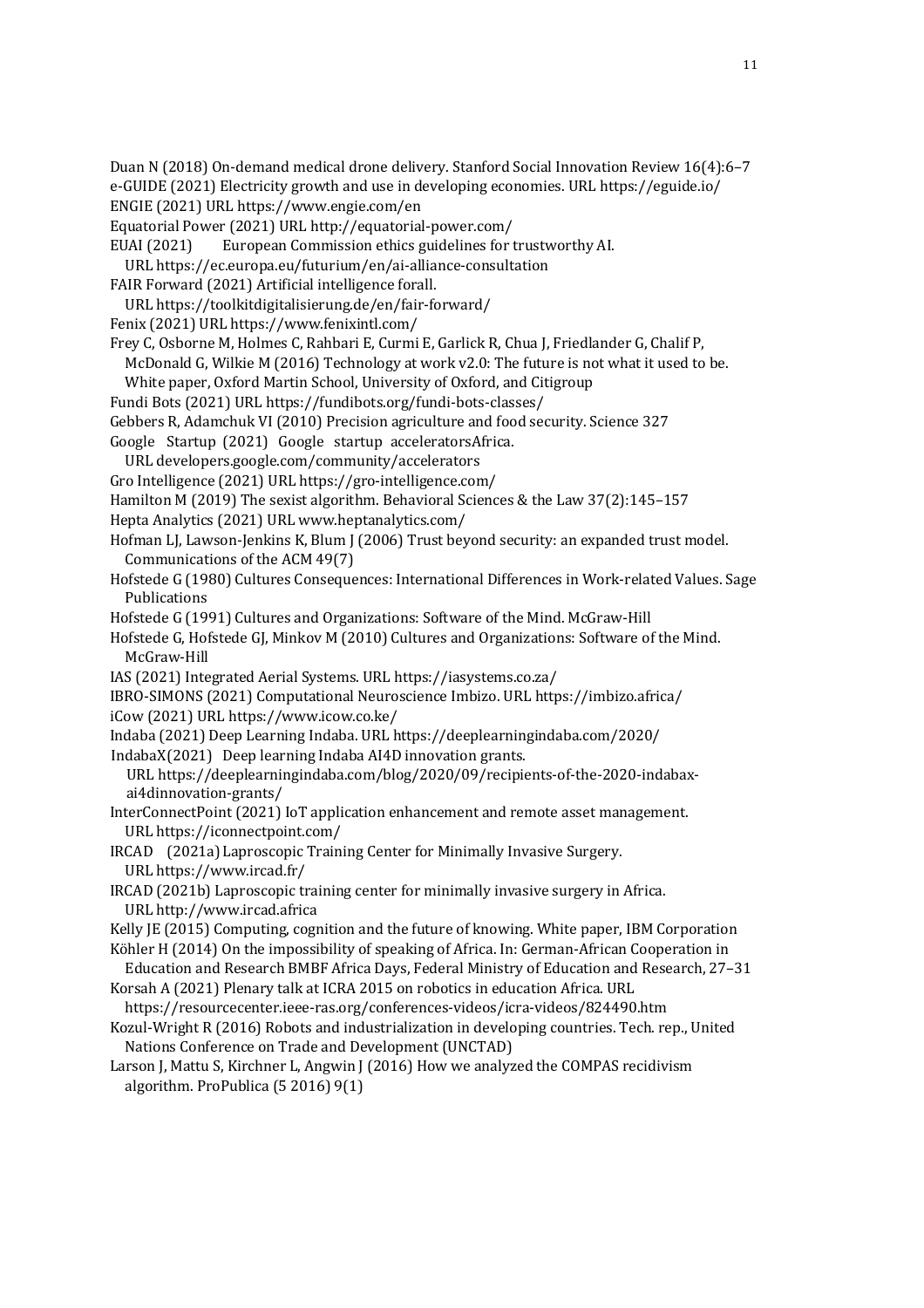- Lee JD, See KA (2004,) Trust in automation: Designing for appropriate reliance. Human Factors 46(1):50–80
- Licklider JCR (1960) Man-Computer Symbiosis. IRE Transactions on Human Factors in Electronics HFE-1:4–11
- Lum K, Isaac W (2016) To predict and serve? Significance 13(5):14-19
- Make-IT (2021) URL https://toolkit-digitalisierung.de/make-it-initiative/
- Manyika J, Lund S, Chui M, Bughin J, Woetzel J, Batra P, Ko R, Sanghvi S (2017) Jobs lost, jobs gained: Workforce transitions in a time of automation. Tech. rep., McKinsey Global Institute
- Mastercard Foundation (2021) URL https://mastercardfdn.org/
- MINDS (2021) The Mandela Institute for Development Studies. URL https://minds-africa.org/
- MIT (2021) Robotics Camp, Kigali, Rwanda. URL http://africa.mit.edu/news-andevents/roboticscamp-ends-with-call-for-more-investment/
- Mobisol (2021) URL https://plugintheworld.com/
- Mulero-Pázmány M, Stolper R, Essen Lv, Negro J, Sassen T (2014) Remotely piloted aircraft systems as a rhinoceros anti-poaching tool in africa. PLoS ONE
- Najua (2021) Say hello to your new multilingual assistant. URL http://translate.najua.ai/
- Nekoto W, Marivate V, Matsila T, Fasubaa T, Fagbohungbe T, Akinola SO, Muhammad S, Kabongo Kabenamualu S, Osei S, Sackey F, Niyongabo RA, Macharm R, Ogayo P, Ahia O, Berhe MM, Adeyemi M, Mokgesi-Selinga M, Okegbemi L, Martinus L, Tajudeen K, Degila K, Ogueji K, Siminyu K, Kreutzer J, Webster J, Ali JT, Abbott J, Orife I, Ezeani I, Dangana IA, Kamper H, Elsahar H, Duru G, Kioko G, Espoir M, van Biljon E, Whitenack D, Onyefuluchi C, Emezue CC, Dossou BFP, Sibanda B, Bassey B, Olabiyi A, Ramkilowan A, Öktem A, Akinfaderin A, Bashir A (2020) Participatory research for low-resourced machine translation: A case study in African languages. In: Findings of the Association for Computational Linguistics: EMNLP 2020,
- Association for Computational Linguistics, pp 2144-2160
- Noble SU (2018) Algorithms of oppression: How search engines reinforce racism. NYU Press
- Novitske L (2018) The AI invasion is coming to Africa (and it's a good thing). Stanford Social Innovation Review
- OECDAI (2021) National AI policies & strategies. URL https://oecd.ai/dashboards
- One World Nations (2019) Official and spoken languages of African countries. URL
- https://www.nationsonline.org/oneworld/african languages.htm
- PARC (2019) Pan-African Robotics Competition. URL http://parcrobotics.org/
- Pillay N, Access Partnership (2018) Artificial intelligence for Africa: an opportunity for growth, development, and democratization. White paper, University of Pretoria
- PowerCorner (2021) URL https://engie-powercorner.com/en/
- Quartz Africa (2021) URL https://rb.gy/qwta6q
- Rodrik D (2016) Premature deindustrialization. Journal of Economic Growth  $21(1):1-33$  Rose J
- (2010) Software Innovation: eight work-style heuristics for creative software developers.
- Software Innovation, Dept. of Computer Science, Aalborg University
- Schwab K (2021) The fourth industrial revolution: What it means, how to respond, Word Economic Forum. URL https://www.weforum.org/agenda/2016/01/the-fourth
	- industrialrevolution-what-it-means-and-how-to-respond/
- Shanahan M (2015) The Technological Singularity. MIT Press
- Smart Africa (2021) URL https://smartafrica.org/
- Soesilo D, Meier P, Lessard-Fontaine A, Du Plessis J, Stuhlberger C, Fabbroni V (2016) Drones in humanitarian action. Tech. rep., Retrieved from Drones for Humanitarian and Environmental Applications: https://goo.gl/aDtz4p
- Swamy AN, Kumar A, Patil R, Jain A, Kapetanovic Z, Sharma R, Vasisht D, Swaminathan M, Chandra R, Badam A, Ranade G, Sinha S, Nambi A (2019) Low-cost aerial imaging for small holder